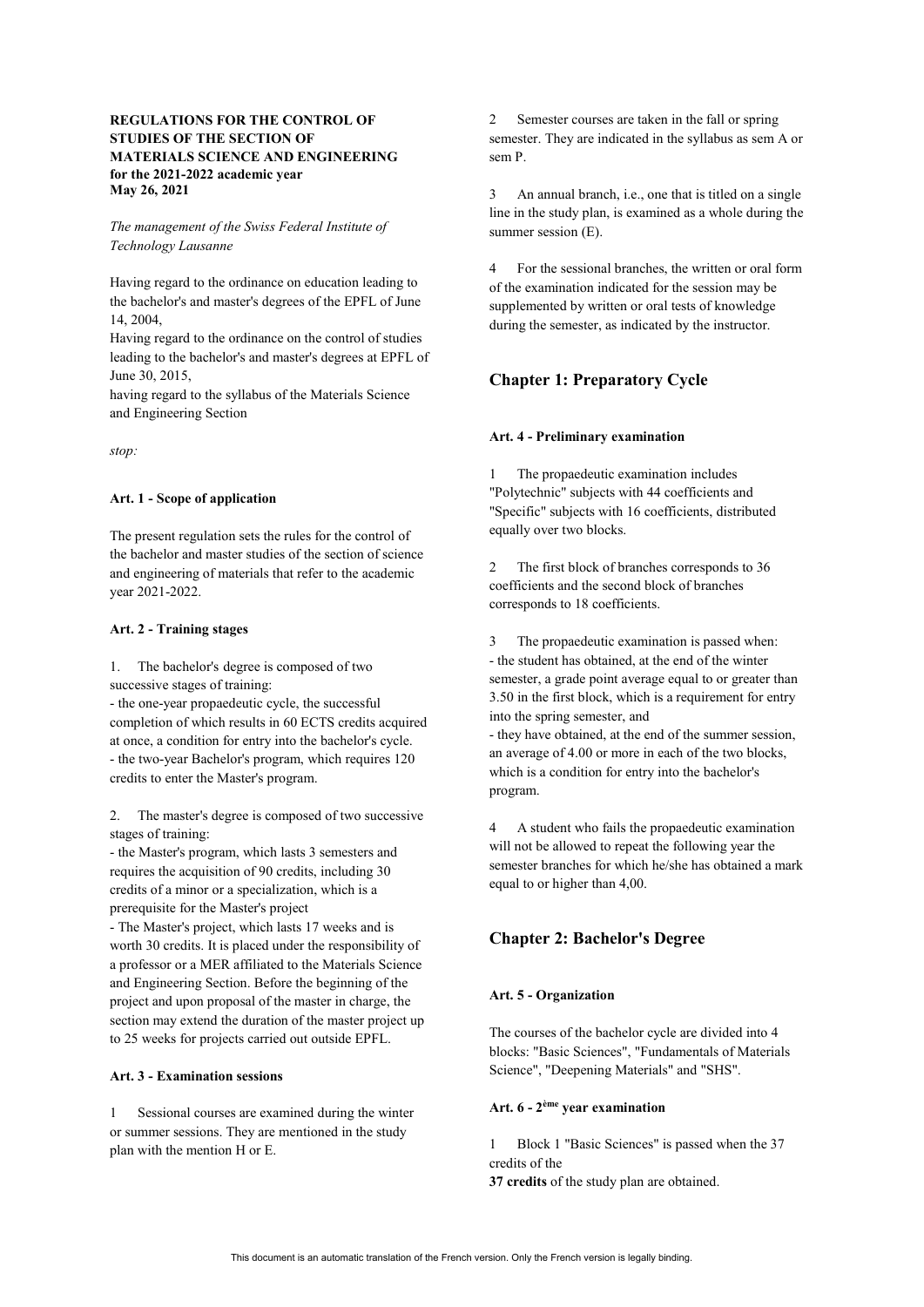2 Block 2 "Fundamentals of Materials Science" is passed when the **19 credits** of the study plan are obtained.

# **Art. 7 - 3ème year examination**

Block 3 "Advanced Materials" is passed when the **56 credits** of the study plan are obtained.

#### **Art. 8 - 2nd and 3rd year examination**

Block 4 "SHS and Cross-Curricular MGT" is passed when the **8 credits** of the study plan are obtained.

### **Chapter 3: Master**

#### **Art. 9 - Organization**

The master's degree courses are divided into :

- 1 block "Fundamental branches in materials" giving rise to 16 credits,
- 1 "Options" group for a total of 48 credits.
- 1 block "Projects and SHS" leading to 26 credits.

#### **Art. 10 - Options**

1 In addition to the elective courses offered in the syllabus, other courses may be chosen from the list of recommended courses offered by other sections or proposed by the student. In the latter case, the student must justify his or her choice of options outside the section and have it endorsed by the director of the Materials Science and Engineering section. In the case of the choice of the specialization "Materials research and development", the number of credits outside the MX plan can reach a maximum of credits12 and in the case of the choice of a minor, a maximum of 6 credits outside the plan can be obtained.

#### **Art. 11- Specialization and minors**

1 In order to deepen a particular aspect of his training or to develop interfaces with other sections of EPFL, the student must follow the training offered within the framework of the "Materials research and development" specialization of the Materials Science and Engineering section or a minor included in the EPFL offer.

The selection of courses that comprise a minor is made with the Materials Science and Engineering

section and the minor chair. The "Materials Science and Engineering" minor may not be selected.

3 The student announces the choice of the specialization "Materials research and development" or of a minor to his section at the latest at the end of the first semester of the master studies.

7 A minor or the "Materials research and development" specialization is passed when a minimum of 30 credits are obtained from the endorsed branches.

8 If the minor is dropped during the course of study, the Materials Science and Engineering section determines the number of validated credits to be transferred to the option group.

#### **Art. 12 - SHS Education**

The two SHS branches are each worth 3 credits. The fall semester course introduces the spring semester project. The College of Humanities and Social Sciences may depart from this organization if it considers that the reason is justified. It may also authorize a student to carry out his or her project in a semester that does not immediately follow the semester in which the introductory teaching takes place.

#### **Art. 13 - Examination of the master cycle**

1 The "Projects and SHS" block is passed when the **26 credits** of the study plan are obtained.

2 The "Fundamental branches in materials" block is passed when the **16 credits** out of the 20 proposed in the study plan are obtained.

3 The "Options" group is passed when **48 credits**  (18 credits if the student is taking a 30-credit minor) are obtained, by individual success in the branches included in this group.

4 A student wishing to complete a minor must complete 30 credits in a minor.

# **Chapter 4: Internship and master project**

#### **Art. 14 - Engineering internship**

1 Students must complete an engineering internship of at least 8 weeks and no more than 6 months. However, the completion of a 25-week master's project in a company exempts students from this obligation.